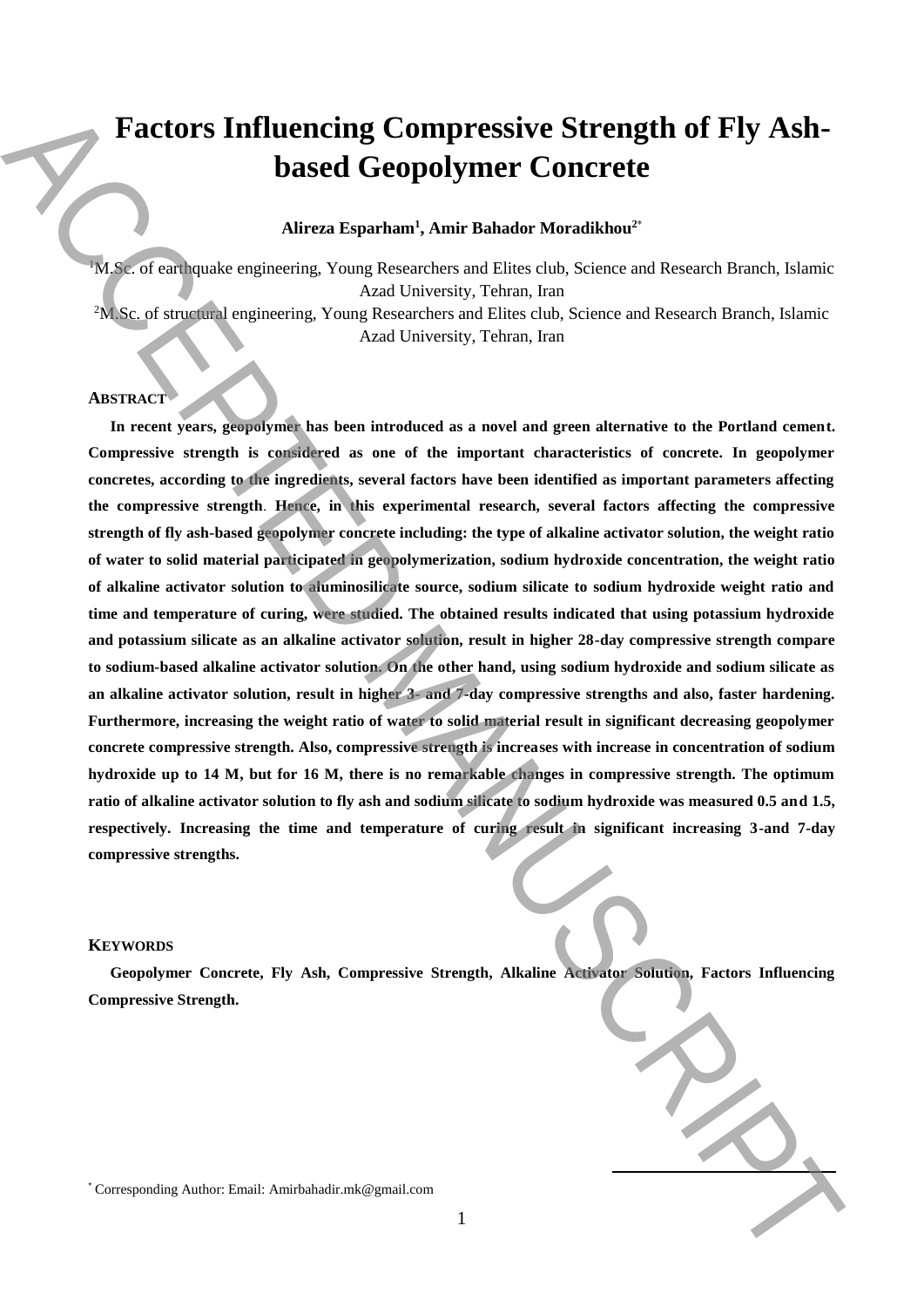## **1. Introduction**

Concrete due to its special features is the most widely used construction material after water [1], but the production process of Ordinary Portland Cement (OPC) as a main component of Portland cement concrete (PCC), has major environmental disadvantages, most notably, carbon dioxide  $(CO<sub>2</sub>)$  emissions [2]. In recent years, geopolymer concrete (GPC) has been introduced as a novel and green alternative to the PCC capable of reducing the negative environmental impacts associated with OPC [3].

In term of technical properties, compressive strength is considered as one of the important characteristics of concrete. In geopolymer concretes, according to the ingredients, several factors have been identified as important parameters affecting the compressive strength. Therefore, it seems necessary to study the effect of these parameters on the compressive strength of GPC. Hence, in this experimental research, several factors affecting the compressive strength of fly ashbased GPC including: the type of alkaline activator solution, the weight ratio of water to solid material participated in geopolymerization, sodium hydroxide concentration, the weight ratio of alkaline activator solution to aluminosilicate source, sodium silicate to sodium hydroxide weight ratio and time and temperature of curing, were studied. Interest of the time in the main of the solution of the solution of the solution of the solution activation of the solution of the solution of the solution of the solution of the solution of the solution of the solution o

## **2. Methodology**

The low-calcium Fly ash was used as alominosilsicate source. Sodium hydroxide (NaOH) with 98% purity, potassium hydroxide (KOH) with 90% purity, and liquid sodium silicate  $(Na_2SiO_3)$  and potassium silicate  $(K_2SiO_3)$  with  $SiO_2/Na_2O$  molar ratio of 2 and 2.1, were used to prepare the alkaline activator solution. Aggregates with granular sizes of 7-10 mm was used as coarse aggregate. The fineness modulus and sand equivalent values of the fine aggregates were measured equal to 3.0113 and 73, respectively. To study the effect of mentioned parameters on compressive strength, 28 mix designs were set. Subsequently, GPC specimens were made and subjected to compressive testing (according to BS1881: Part116 [4]).

### **3. Discussion and Results**

The obtained results indicated that using KOH and  $K_2SiO_3$  as alkaline activator solution, result in higher 28-day compressive strength compare to Na-based alkaline activator. On the other hand, using NaOH and  $Na<sub>2</sub>SiO<sub>3</sub>$  as an alkaline activator solution, result in higher 3- and 7-day compressive strengths and also, faster hardening. This can be attributed to the distinct

role of Na and K during the geopolymerization process. The effect of extra water on compressive strength is presented in Figure 1. Adding 10 kg/m<sup>3</sup> of extra water to the GPC mixture resulted in the highest compressive strength. By adding more extra water, the compressive strength decreased, so that in the case of 30 kg/m<sup>3</sup>, the 3-, 7-, and 28-day compressive strengths decreased by approximately 17, 16, and 14%, respectively. This can be related to the weight ratio of water-to-solid material participated in geopolymerization. By increasing this ratio (more than the optimal ratio) the compressive strength of the GPC is significantly reduced.

Figure 2 illustrates the effect of NaOH concentration on GPC compressive strength. For NaOH concentration between 10M and 14M, the compressive strengths increase. At higher NaOH concentrations, a higher content of  $Al_2O_3$  and  $SiO_2$  in the raw material is dissolved in the active alkali solution, resulting in higher compressive strength. Increasing the NaOH concentration from 14M to 16M showed no significant improvement in GPC compressive strength. Increase of NaOH solution concentration above the optimal level (14M here), more hydroxide ions will be precipitated in the aluminosilicate gel immediately after initiation of the geopolymerization process. This results in lower compressive strength growth or even its decline.



**Figure 1. Effect of extra water on the compressive strength**



**Figure 2. Effect of NaOH concentration on the compressive strength**

Figure 3 shows the effect of alkaline activator solution/fly ash on GPC compressive strength. The maximum compressive strength was observed in ratio of 0.5, due to the increase in alkali content as this ratio